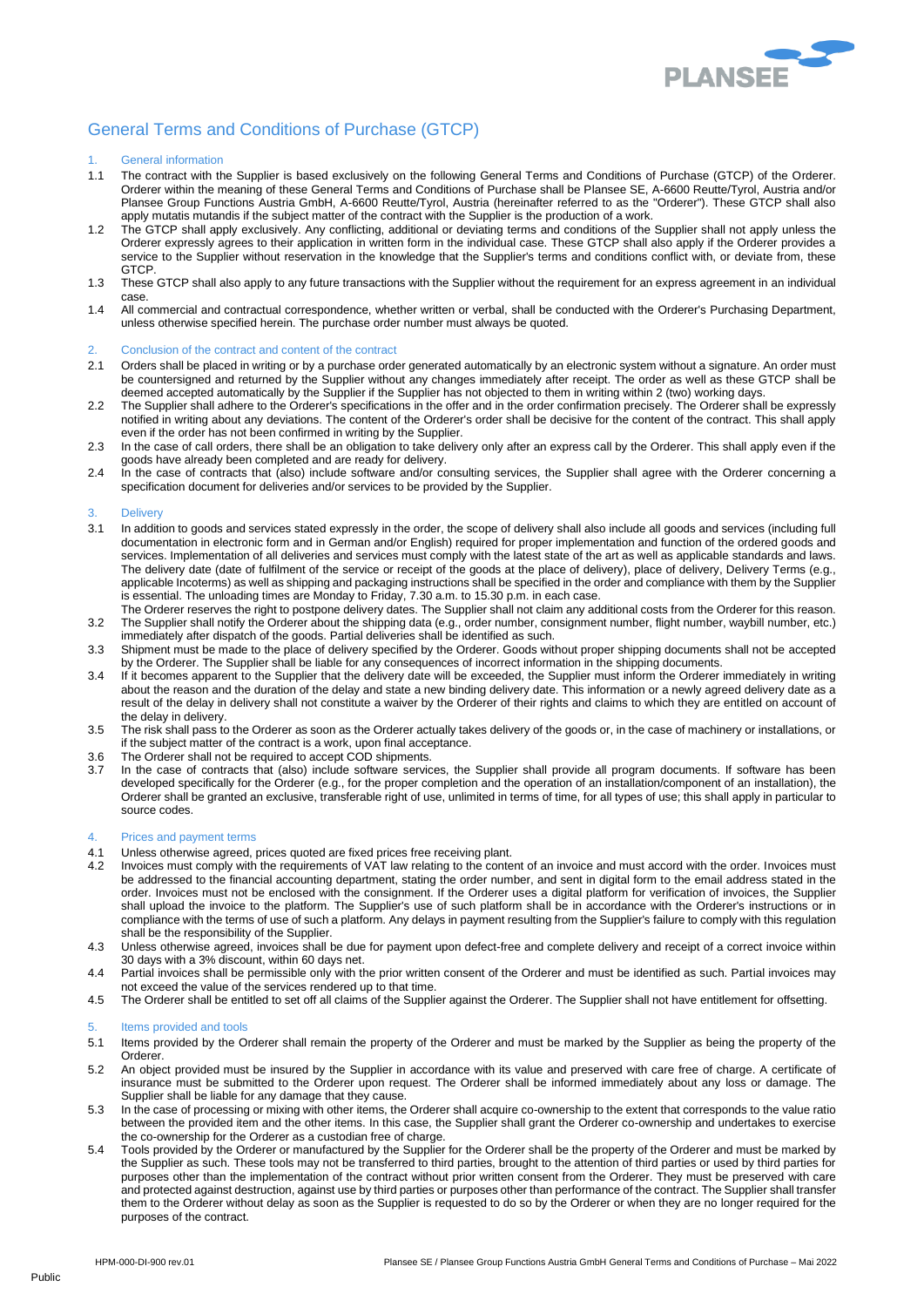

# 6. Subcontractors

If the Supplier intends to engage a third party as subcontractor, this shall require prior written consent from the Orderer. For this purpose, the Supplier must submit the names and function of the subcontractor to be engaged to the Orderer for approval. The Supplier undertakes to transfer to their subcontractors their obligations under a contract and under these GTCP (this shall apply in particular, though not exclusively, to the Supplier's obligations under Clauses 7, 12, 13). The Supplier shall be liable for the subcontractors engaged by them.

## 7. Quality and environmental management; audits; energy efficiency

- 7.1 The Supplier undertakes, for themselves and their subcontractors in the implementation of their deliveries and/or services, to comply with relevant quality management and environmental management standards, for example ISO 9001 or ISO 14001, as amended from time to time, and also to provide the Orderer with up-to-date certificates from certification bodies authorized to issue such certification.
- 7.2 Following prior notice, the Orderer or a third party authorized by the Orderer shall be entitled to audit the quality and environmental management system as well as the quality assurance measures of the Supplier and their subcontractors. The Orderer's notice shall include audit details (such as time, place, type of audit) to a reasonable extent. Supplier and/or their subcontractors shall provide access to documents required for the audit and shall allow the Orderer or the Orderer's authorized third party to take part in quality audits. The Supplier shall ensure that the audit rights established herein also apply in relation to the Supplier's subcontractors.
- 7.3 In the context of the procurement by the Orderer of goods and services that use energy, the energy-related performance as well as the planned and expected useful life will be an evaluation criterion for the selection of offers. The Supplier must take this into account when preparing offers and provide the Orderer with corresponding information about the energy efficiency of ordered goods or services.

# 8. Impaired performances

- 8.1 The warranty period shall be 36 for movable goods and 60 months for immovable goods, from the date of complete fulfilment of all obligations of the Supplier and unconditional acceptance or - if acceptance has been agreed - unconditional acceptance of the supplies or services by the Orderer.
- 8.2 The Orderer shall have no obligation to carry out an inspection or give notice of defects upon acceptance of the supplies or services as defined by the provisions of Sections 377, 378 the Austrian Commercial Code (UGB). The provisions of Sections 377, 378 UGB shall not apply and the Supplier waives the right to register and objection concerning delayed notice of defects.
- 8.3 If the Supplier fails to comply with the Orderer's claim for fulfilment or subsequent performance even within a reasonable period of time for remedying the defect or if the Supplier refuses to do so, the Orderer shall be entitled, without granting a further period of grace and at their discretion, option, to remedy the defect themselves, to have it remedied or to obtain a replacement from a third party at the Supplier's expense. The Orderer shall have the same right in urgent cases, in particular in order to avert acute danger or to prevent damage. For this purpose, the Supplier shall provide the Orderer with the required documents (for example plans, drawings, program documents, etc.) and data. In this case, the Orderer shall be entitled to provide all information and transfer all documents to the third party commissioned for fulfilment or subsequent performance. Any deviating non-disclosure agreement concluded before or after the inclusion of these GTCP shall not prevent this.
- 8.4 If the Supplier fulfills their obligation of subsequent performance, the limitation period for the goods repaired or delivered as replacement shall start anew upon correct transfer to the Orderer.
- 8.5 The Supplier shall be required to provide the Orderer with the unrestricted and unencumbered ownership and/or right of use of supplies and/or services. The Supplier warrants that the completion, manufacture and/or provision of the supplies and/or services as well as the use of them by the Orderer do not infringe any third party rights.

#### 9. Contractual penalty

If the Supplier exceeds the agreed delivery time, the Orderer shall be entitled to claim a contractual penalty of 1% of the agreed price for the delayed part of the delivery or service for each working day of delay, although not more than a total of 10% of the same.

## 10. Transfer of ownership and assignment

- 10.1 Ownership of the Goods shall pass to the Orderer upon transfer.
- 10.2 In the absence of the Orderer's written consent, the Supplier shall not be entitled to assign the contract or any rights or obligations under it, in whole or in part, to any third parties.

## 11. Collateral

- 11.1 In the case of advance payment by the Orderer prior to performance, the Supplier shall be required to provide an unconditional bank guarantee from a first-class banking institution with a term of at least 30 days beyond the delivery date.
- 11.2 The Orderer may retain 10% of the total order value as a non-interest-bearing security for the duration of the agreed warranty period or the duration of the agreed guarantee period for the purpose of covering possible claims for damages, warranty or guarantee claims as well as claims under the law of enrichment. A replacement by a bank guarantee shall be possible with the consent of the Orderer. For this purpose, the Supplier shall provide an unconditional bank guarantee from a first-class banking institution with a period up to the end of the agreed warranty period or until the end of the agreed guarantee period. Payment of the 10% shall only be made after presentation of this bank guarantee.

## 12. Non-disclosure and data protection

- 12.1 The Supplier shall be required to maintain secrecy, and refrain from disclosure to third parties, in respect of all information and data (including but not limited to information and data of a commercial and technical nature) of the Orderer or companies affiliated with the Orderer that become known to the Supplier in the course of the business relationship with the Orderer and that are not in the public domain. Any subcontractors, affiliated companies or other third parties which the Supplier must necessarily engage for performance of the contract after prior consent from the Orderer shall be required by the Supplier to observe non-disclosure in the same way. The Supplier shall be liable for any breaches by such engaged third parties.
- 12.2 The Supplier shall be required to return or destroy the information and data of which they have become aware in an embodied form in accordance with Clause 12.1, including all copies and transcripts thereof, immediately after fulfilment of the contract or upon request by the Orderer or a company affiliated with the latter. In the case of destruction, the Supplier must confirm the destruction in writing.
- 12.3 The Supplier may use the Orderer's company name or trademarks for advertising purposes or when providing references only with prior written consent from the Orderer.
- 12.4 The Supplier shall comply with the relevant provisions of data protection law, in particular the EU General Data Protection Regulation 2016/679 (GDPR) and the national data protection law based thereon. In particular, the Supplier shall undertake the technical and organizational measures necessary to maintain data secrecy and data security, for example careful preservation and non-disclosure of entrusted personal data by employees, conclusion of agreements on commissioned data processing with subcontractors as well as the guarantee of a level of data security protection that accords with to the respective state of the art.

#### 13. Compliance

13.1 The Supplier agrees to comply with all applicable laws and regulations, in particular concerning anti-corruption, antitrust and competition law, environment, health, safety and the fundamental rights of employees, fair labor practices and the prohibition of child labor and forced